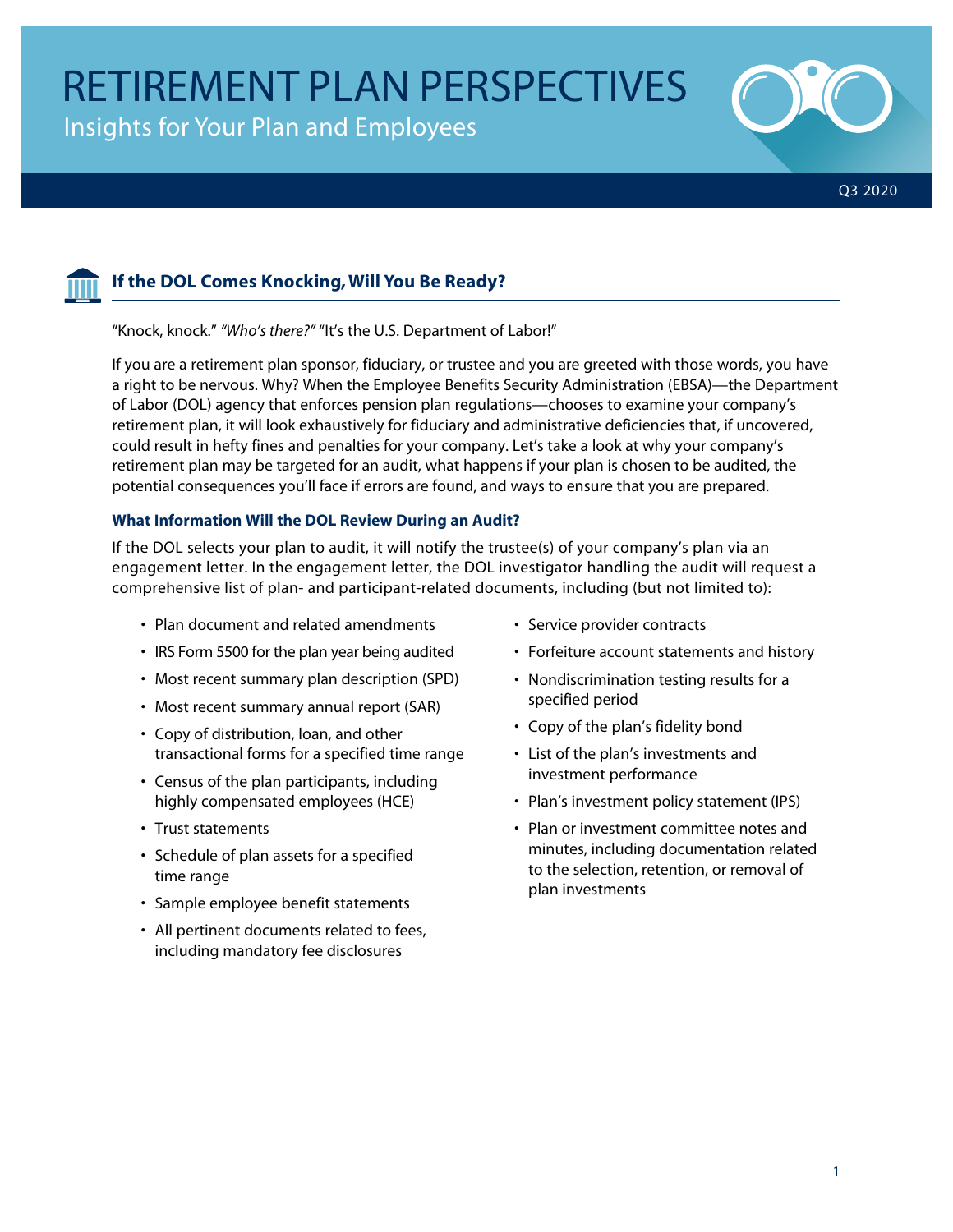#### **If the DOL Comes Knocking, Will You Be Ready?** *(continued)*

Once DOL investigators receive these documents, they will review them with a fine-toothed comb, focusing on several key areas, including (but not limited to):

- Timeliness of depositing employee contributions
- Demonstration of a clear and prudent process for selecting and removing plan investments
- Applying the correct definition of employee-eligible compensation
- Adhering to the terms of the plan documents
- Reasonableness of fees, and a demonstration that service provider fees have been examined
- Timeliness of transactional processing, such as distribution and loan requests
- Accurate reporting on Form 5500, SPD, and SAR
- Adequate bonding
- Treatment of missing or terminated participants

#### **What Are the Ramifications If the DOL Finds Something Wrong?**

If it is determined that there have been missteps, the DOL will likely impose fines or penalties upon your plan. The fines will be payable by your company. Depending on the nature and egregiousness of the violation(s), those penalties could range from a few hundred dollars to several thousands. Last year, EBSA recovered more than \$2.5 billion in enforcement actions alone, according to a [2019 fact sheet](https://www.dol.gov/sites/dolgov/files/EBSA/about-ebsa/our-activities/resource-center/fact-sheets/ebsa-monetary-results.pdf).

Perhaps you're wondering how likely your plan is to be audited. The DOL audits several thousand employee benefit plans per year. Although some audits are random, in most instances, the DOL engages in an audit if it notices something unusual on an annual filing (such as Form 5500) that raises a red flag, a required filing is late (or not submitted at all), or an employee (or former employee) logs a complaint.

#### **Preparation Is the Key**

What if you suddenly found yourself faced with an audit from the DOL? Would you be able to furnish the investigator with the lengthy list of documents and items included here? Could you confidently claim to have a grasp on the terms of your plan's document, have applied a documented investment selection and monitoring process, and have recorded a 100 percent on-time record for remitting employee contributions?

If you're unsure how your company's retirement plan would hold up under DOL scrutiny, or if a visit from a DOL investigator would have you shaking in your shoes, perhaps it's time to "DOL-proof" your retirement plan. Here are a few ideas to get you started:

- **1.** Organize a fiduciary file, which is a hard copy or virtual depository that stores all of your plan's important documentation.
- **2.** Stress-test your plan by conducting a mock audit of your retirement plan, uncovering potential blind spots. Your plan's service providers, such as a third-party administrator or retirement plan consultant, can help you line up the needed documents (they may even electronically store some key documents on your company's behalf).
- **3.** For those who need a refresher on the role of a fiduciary, the DOL has published [Meeting Your Fiduciary](https://www.dol.gov/sites/dolgov/files/EBSA/about-ebsa/our-activities/resource-center/publications/meeting-your-fiduciary-responsibilities.pdf) [Responsibilities](https://www.dol.gov/sites/dolgov/files/EBSA/about-ebsa/our-activities/resource-center/publications/meeting-your-fiduciary-responsibilities.pdf) to educate retirement plan sponsors, fiduciaries, and administrators on the critical functions they need to perform when offering a workplace retirement plan.

Going through these exercises and enhancing your retirement plan organization framework will put your company's plan in a good state of health. That way, if the DOL knocks on your door, you'll be prepared.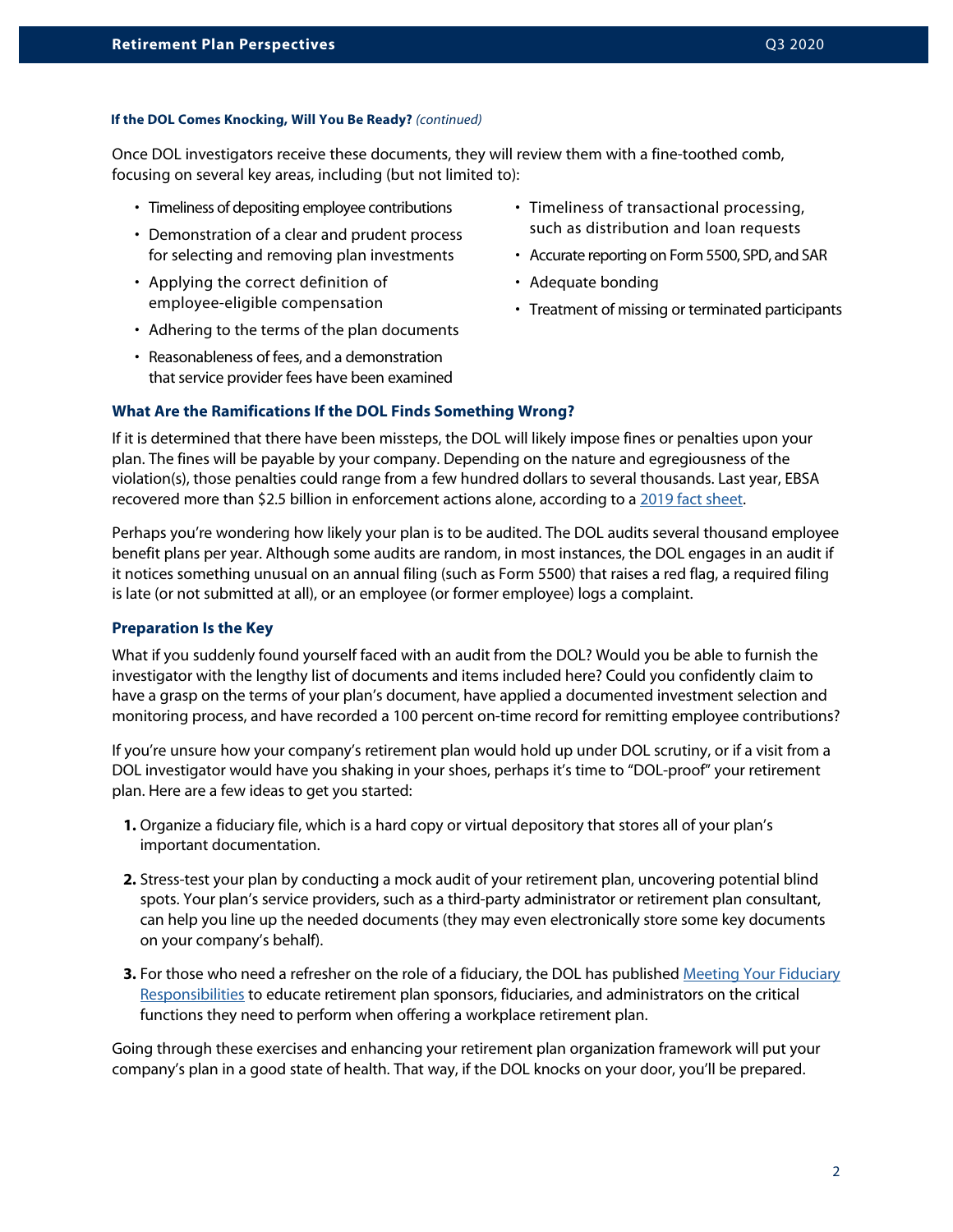

## **4 Retirement Saving Challenges Women Face—and How to Transcend Them**

The role of a workplace defined contribution plan, such as a 401(k) or 403(b), is pivotal in helping working Americans save for retirement. When it comes to retirement planning, however, women are on uneven savings ground. To better position your female employees for retirement readiness, it's important to understand the unique challenges women face. Let's examine some key factors and strategies for helping female investors stay on track toward their retirement goals.

#### **1. Women Generally Live Longer Than Men but Earn Less**

According to a [2019 study by the National Center for Health Statistics,](https://www.cdc.gov/nchs/data/nvsr/nvsr68/nvsr68_07-508.pdf) the average life expectancy is 76.1 years for men and 81.1 years for women. How does that affect retirement planning? The longer a person lives, the longer their retirement nest egg needs to last. Add in the uncertainty of social security benefits and health care, and it's clear women need to plan differently than men.

 When someone first enters the workforce, saving for retirement often seems like the lowest priority; instead, more immediate goals and concerns, such as paying down debt or saving for a house or family, take precedent. This is a mind-set worth changing.

According to recent data from the U.S. Census Bureau, [women earn an average of 80.7 cents for each](https://www.cnbc.com/2020/07/18/heres-how-much-men-and-women-earn-at-every-age.html) [dollar men earn](https://www.cnbc.com/2020/07/18/heres-how-much-men-and-women-earn-at-every-age.html), which can cause them to save less for retirement over time and can even affect their social security and pension benefits.

- Help women overcome these hurdles by encouraging them to start saving as early as possible. Focus a campaign toward female employees, explaining the critical advantages of saving in a 401(k) plan. Make it easier to save by incorporating plan design features, such as automatic enrollment and automatic deferral increases, to help supercharge their participation rates.

### **2. More Women Tend to Work Part-Time**

According to the [Bureau of Labor Statistics](https://www.bls.gov/opub/ted/2017/percentage-of-employed-women-working-full-time-little-changed-over-past-5-decades.htm#:~:text=Since%201968%2C%20the%20percentage%20of,percent%20usually%20worked%20part%20time.), almost 25 percent of employed women hold a part-time position (compared with 12 percent of men), and working women are more likely than men [to interrupt their careers](https://www.pewresearch.org/fact-tank/2015/10/01/women-more-than-men-adjust-their-careers-for-family-life/) to take care of their family. When workplace retirement plans exclude part-time workers (female or male) from participating, it denies them access to a critical retirement savings vehicle.

Review your company's retirement plan and revisit eligibility rules; consider easing eligibility standards to allow part-time employees to join. The SECURE Act, a sweeping legislation passed in December 2019, included provisions that mandate the expansion of retirement plan eligibility for part-time workers.

### **3. Women Tend to Look at Investing Differently**

According to [recent research,](https://www.investopedia.com/articles/investing/031313/women-and-investing-its-style-thing.asp) women tend to make more conservative investment decisions than men. Although this may be explained by the relative inequity in wages, conservative investing (which may be entirely appropriate based on an investor's unique goals and risk tolerance) can hinder the ability to realize maximum growth in an account.

 $\tilde{P}(\tilde{P})$  - Provide educational resources to help communicate the benefits of long-term investing. Target-date funds (a preset blend of investments that automatically shifts from aggressive to conservative over time as an investor nears retirement) may be a useful tool for helping female investors realize the true potential of their investments.